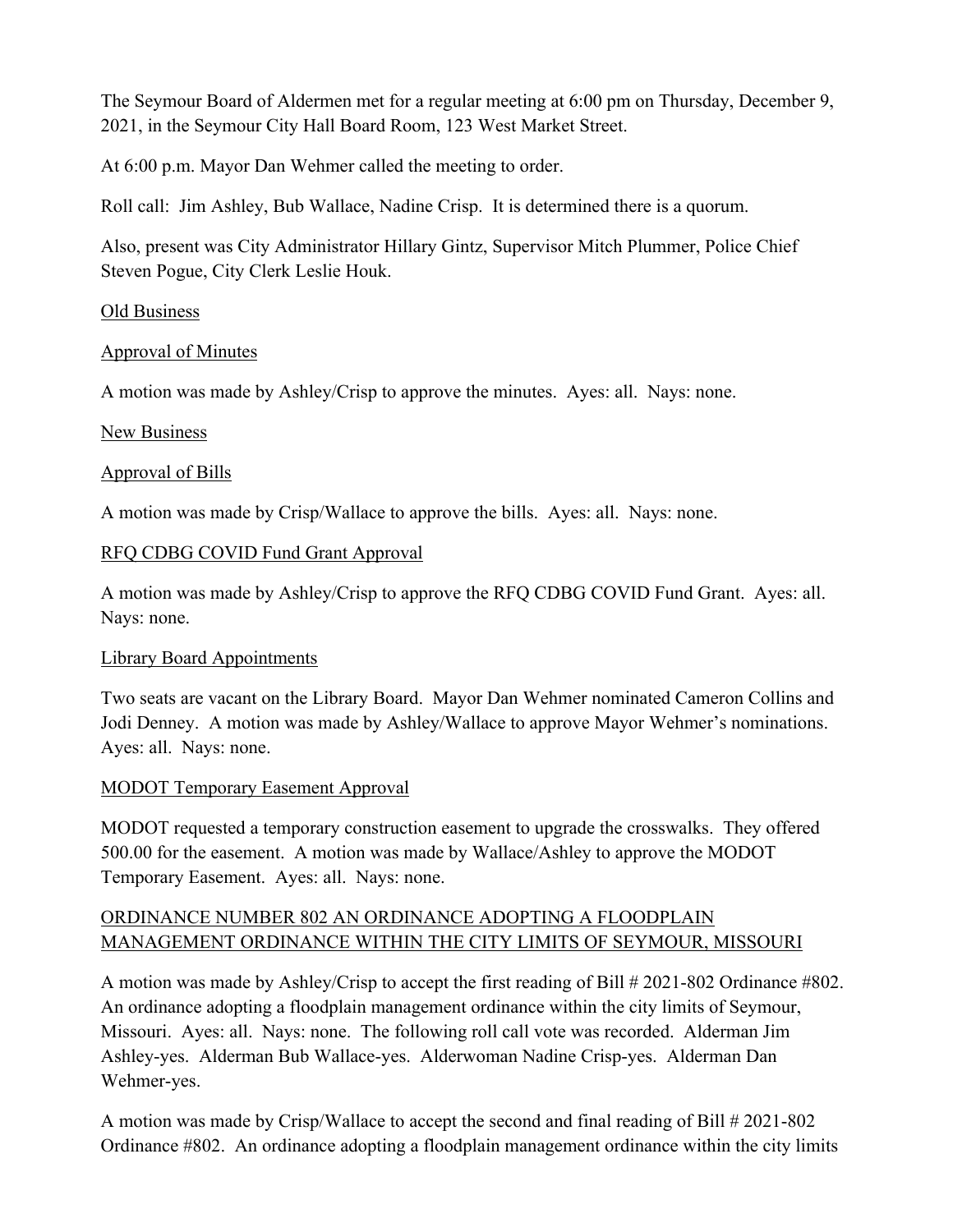of Seymour, Missouri. Ayes: all. Nays: none. The following roll call vote was recorded. Alderman Jim Ashley-yes. Alderman Bub Wallace-yes. Alderwoman Nadine Crisp-yes. Alderman Dan Wehmer-yes.

# ORDINANCE NUMBER 803 AN ORDINANCE VACATING A PORTION OF COURT STREET RIGHT-OF-WAY WITHIN THE CITY LIMITS OF SEYMOUR, MISSOURI

A motion was made by Wallace/Crisp to accept the first reading of Bill # 2021-803 Ordinance #803. An ordinance vacating a portion of Court Street right-of-way within the city limits of Seymour, Missouri. Ayes: all. Nays: none. The following roll call vote was recorded. Alderman Jim Ashley-yes. Alderman Bub Wallace-yes. Alderwoman Nadine Crisp-yes. Alderman Dan Wehmer-yes.

A motion was made by Ashley/Wallace to accept the second and final reading of Bill # 2021-803 Ordinance #803. An ordinance vacating a portion of Court Street right-of-way within the city limits of Seymour, Missouri. Ayes: all. Nays: none. The following roll call vote was recorded. Alderman Jim Ashley-yes. Alderman Bub Wallace-yes. Alderwoman Nadine Crisp-yes. Alderman Dan Wehmer-yes.

## Department Reports

See Report.

Police Report

See Report.

## City Administrator Report

City Administrator Hillary Gintz was contacted by Lavonna Lucas. She has her house on Summit scheduled to be torn down in 1 to 2 weeks. Administrator Gintz presented a couple different examples for a city seal. Administrator Gintz presented a couple of bids for tree trimming. Clancy's Tree Service bid is 16,000.00. Reese Tree Service bid is 10,400.00. There is 15,000.00 budgeted for tree trimming. A motion was made by Ashley/Crisp to approve Reese's Tree Service bid. Ayes: all. Nays: none. The slide needs replaced at South Park. The cost is 7,132.00. 4,045.65 has been raised so far towards the slide. Administrator Gintz would like to order the slide so it will be here by spring. A motion was made by Crisp/Wallace to approve the purchase of the slide. Ayes: all. Nays: none.

## Mayor Report

Mayor Dan Wehmer and Alderman Bub Wallace gave an update on the transformer for the square. The transformer is 13,000.00. The Seymour Merchants Association has offered to pay 5,000.00 towards the transformer. A motion was made by Ashley/Wallace to move forward with the transformer for the square. Ayes: all. Nays: none.